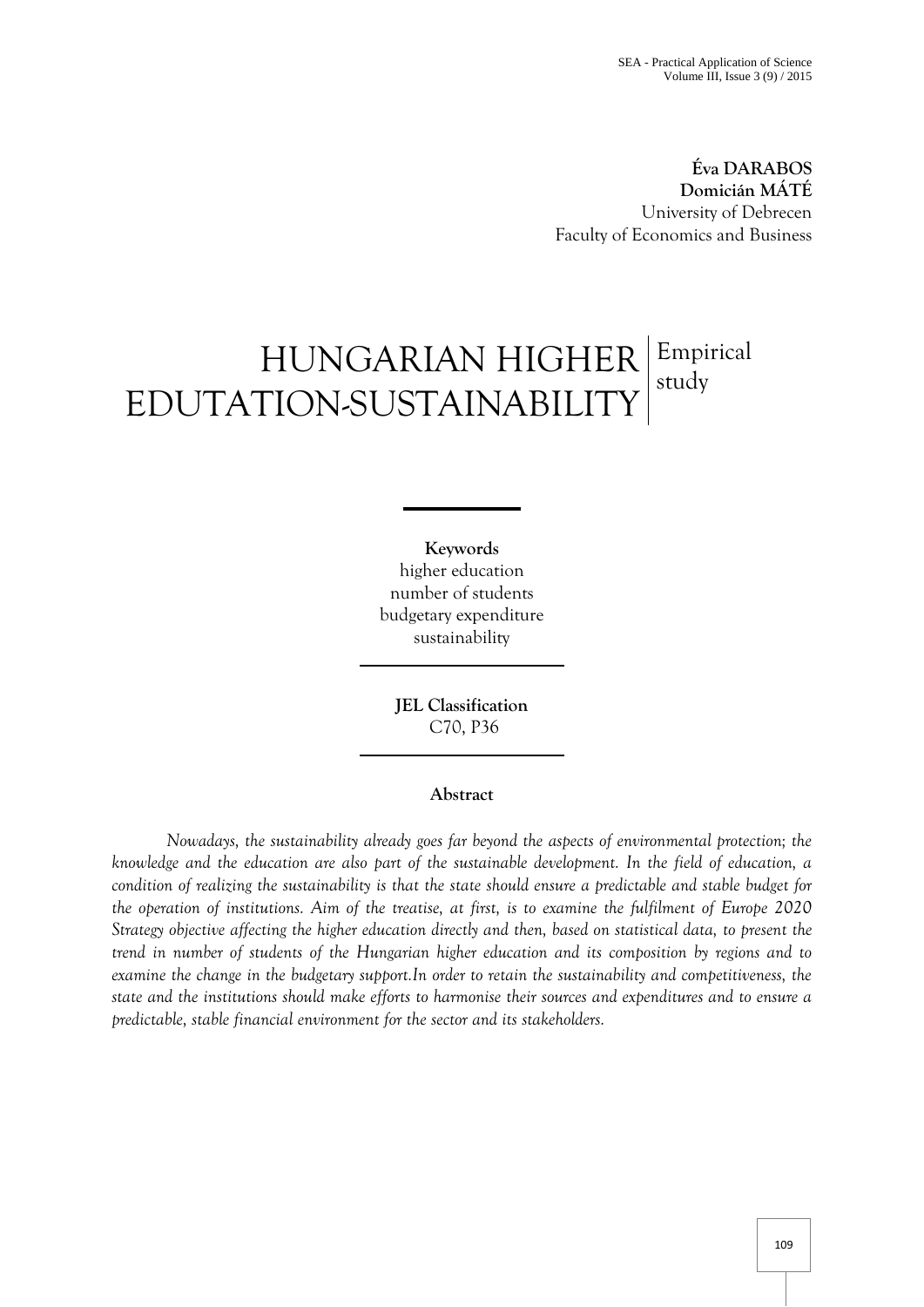## **1. Introduction**

We could initially hear about the sustainability in the field of environmental protection only. The report of Worldwatch Institute about the processes leading to a sustainable society was published in 1991; it primarily draws the attention to the development in major indicators of the sustainability of environment and to the seriousness of environmental nuisances. (Brown, 1991) Betwixt the new indexes of development, the report mentions the Human Development Index (HDI) as an index of the sustainability that can be defined by considering more factors such as the lifetime, level of knowledge and the material resources being required for a decent life. Therefore, the sustainability is far more than the environmental protection, this is an extremely complex concept and it can only be interpreted globally and the knowledge also appears in it. Today, it is already known that the sustainability is realized as a result of a coordinated operation of the environment, society and economy. According to Bessenyei (2013), the system-based thinking and governing is essential for the realization; its institutional and governmental embodiment is the institutional system integrating every dimension of the sustainable development.

The interest of all members of the society is that the higher education should be effective and sustainable. The work of persons learning and working in the higher education is a long-term process and its result is refunded in the long term. Essence of the sustainability is that the short-term interventions should not endanger the long-term operability of institutions. The state can also ensure the stability and the safe operation by renewing its own structure: by sustainable and controlled public financial affairs, including the stable budget, the transparent, predictable and equitable tax system etc. (Korencsi, 2014)

Nowadays, in addition to the sustainability, competitiveness of the institutions has a major role as well. Extraordinarily complex and coordinated systems are operating behind the international or national ranking list of universities; the ranking list is a kind of measure. It is important to study the world ranking lists, we need to know our place. To get among the best universities can reflect quality or competitiveness equally. (Török, 2006) However, we know that the competitiveness, everywhere in the world, can be increased in the short-term for example by reducing the tuition fee but it does not result in a quality improvement.

According to the opinions of the authors, the Hungarian higher education should primarily compete in the European Higher Education Area with a view to the objectives of the Europe 2020 Strategy as well as the Bologna requirements under the Bologna reform, knowing its advantageous and disadvantageous effects.

# **2. Europe 2020 Strategy**

The domestic and international experiences show that a large part of young people can obtain the first higher education degree by the age of 30, despite the extension of the learning age. Europe 2020 Strategy inter alia aimed at increasing the number of graduates and reaching the rate of 40% in agegroup between 30 and 34 years. According to it, 40% of young people belonging to this age-group should have higher education qualification in the future. The EU has significantly approached its objective stated already at the beginning of period, the number of persons having higher education qualification has also increased. Performance of the 28 union countries in 2014 is separated from the Europe 2020 Strategy's objective of 40% by 2.1 percentage point only (Figure 2). These figures buttress up the assumption according to which the proportion of the EU population is increasing continuously which studies in order to achieve a higher qualification. Number of the students taking part in the higher education was 20.0 million in the EU-28 countries in 2012. (Eurostat, 2014)

According to statistical data of 2014, in the agegroup examined, the most graduates live in Lithuania where more than half of the age-group i.e. 53.3% have higher education qualification. Luxembourg is the second with 52.7%, the third one is Cyprus where 52.2% of the persons between 30 and 34 years are graduates. In 2014, the union expectation of 40% was reached by 16 countries. The file-closer is Turkey where 21.5% of the people are graduate which is overtaken with 23.9% by Italy and with 22.4% by Rumania. Hungary is located at the third phase regarding the target value. According to some estimation, the number of people educated should not be increased in order to reach the target value because the rate of 30-34 year-olds will statistically grow within the entire population expectedly by 2020, at the same time, the rate of age-group between 20 and 30 will decrease so the demographic change itself will solve the task.

Table 1 shows the change in number of students between 2000 and 2013 in those countries where the rate of 30-34-year-old graduates exceeds the 40% drafted by the union strategy. Between 2000 and 2010, the number of students grew in every country but the extent of increase shows deviates significantly by countries (about 10 and 40%), 65% in Lithuania, 300% in Cyprus. After 2010, number of students also increased in most countries, a few percent decline can be observed only in some countries.

### **3. Trend in number of students in the higher education**

In the Hungarian higher education, the number of university student has continuously increased since the beginning of 90s; their number has increased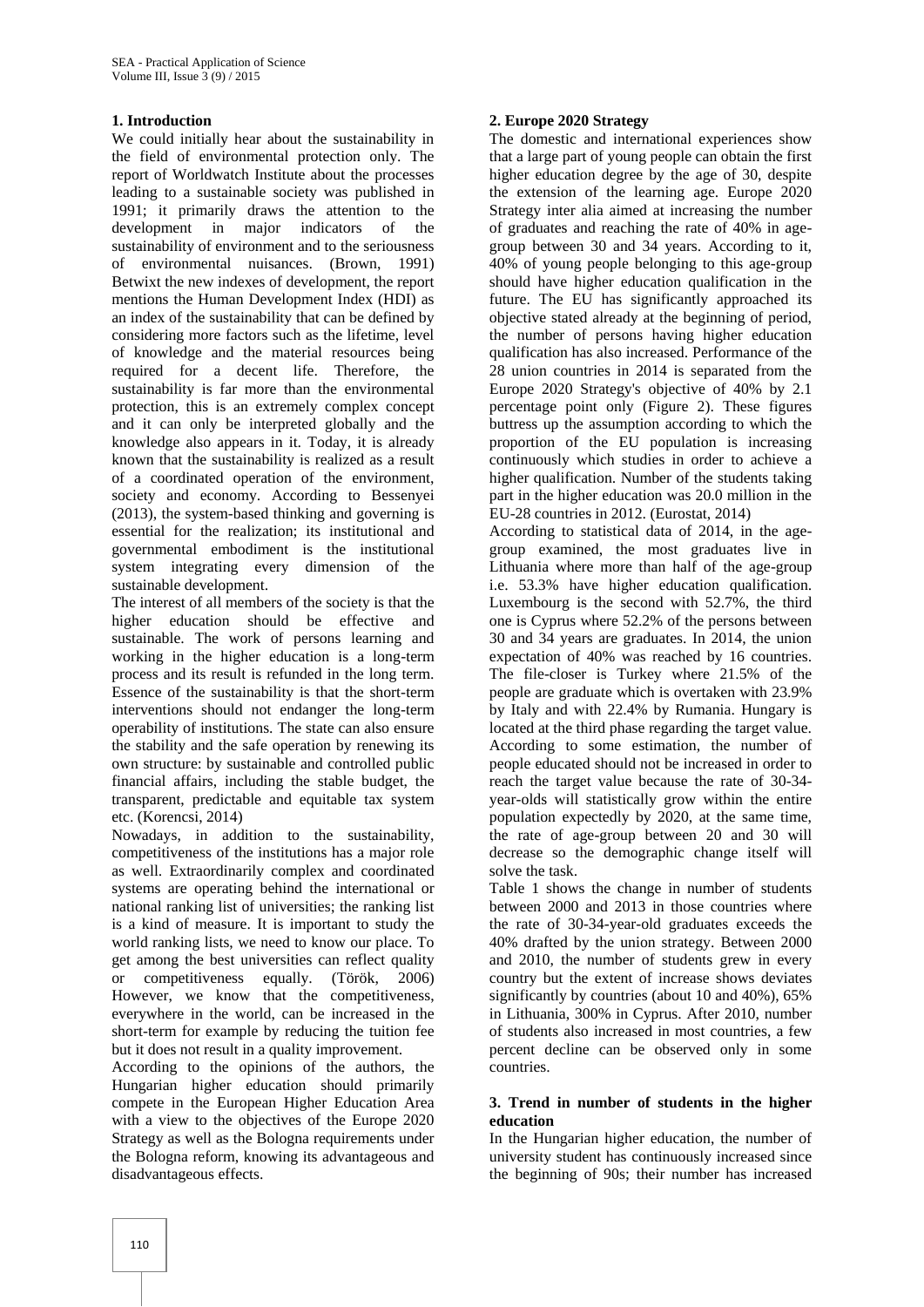almost fourfold in Hungary. This process can statistically be characterized by the increase of absolute number of the people taking part in the higher education as well as by the increase of rate of people having higher education qualification within the population and the increase of the relevant age-group's rate of getting into the higher education. In this period, the challenges of economy and society as well as the significance of the highly qualified labour force have been recognized. The enlargement and growth of the higher education institutions have been incited in part by administrative state funding system and in part by headcount-based state funding system. Veres (2012) names this process an absolute and relative massification being specific to the higher education. The state responded with austerity measures to the difficulties occurring as a result of the so-called mass education and then the financial crisis of 2008. This resulted in the fact that the decrease was initially caused by the decline in number of students taking part in evening, correspondent and distance-learning educations. Since 2010, the decline has already spread over the full-time education as well and the process cannot necessarily be explained by the deterioration of attractiveness of the higher education. (Veres, 2012; Ladányi, 2014)

In 2012, the higher education policy introduced two important changes, its aim was to modify the internal composition of higher education and not the total number of students directly. One of these changes was aimed at modifying the proportions within the training areas. Two elements of the tool system: changing the quotas and modifying the supporting system. There were an increasing in frame number of students in the natural science. technical, IT and life science majors but this involved that the number of state-funded places has decreased and been almost fully reduced in the legal, business, economic, arts majors. Besides the training areas preferred by the state, there were no alluring jobs, payments and enticing labour market forecasts (Temesi et al.,2013). However, according to the statistical data, the number of students has not increased in these majors but the state would finance it. In those majors where the state aid has ceased, a potential student can choose an education financed by the state but the practice shows that he/she rather pays but does not change career, he/she wants to be graduate in law, economics etc. The state tried to keep students, mainly doctors, in the country by student contract but this failed to achieve the expected results. The working abroad of young graduates does not decrease, moreover, it continues.

Figure 1 contains the change in number, composition of students participating in bachelor and master education and the change in rate of number of full-time students 2005 to 2014. While

the number of students in the higher education is increasing in most countries of Europe, a process being against the European tendency has started in our country. The number of persons learning in bachelor and master education was 380 thousand in 2006, it was already 328 thousand in 2009 despite the fact that the education was free that time. Firstly, only the number of participants in the correspondent and distance-learning education decreased but, from 2009, the number of students in full-time education also decreased from 222 thousand to 203 thousand persons that means an almost 8.5-percent reduction nationwide. In the period examined, the rate of full-time students within the total number of students was continuously increasing from 57% to 75%. The number of foreign students was still 10 thousand persons in 2009 and it was already almost 22 thousand persons in 2014; their rate increased from 6.4% to 10.6% nationwide. Regionally, their rate within the full-time students shows significant differences by institutions: it is very high at the universities of Budapest, especially 24% is peculiar to the Semmelweis University, but it hardly exceeds the national average at University of Debrecen having a wide profile. Here, it is to be mentioned that, in the common knowledge, the tuition fee paid by the foreign students means an important source of revenue concerning the management of institutions. We have to agree with the statements of Szatmári and Suha (2015) that the process of internationalisation of the Hungarian higher education, in form of side-effects, can make an effective contribution to the achievement of the Hungarian economic diplomacy goals. In the future, the offer of our universities and colleges and the related domestic services need to be reckoned as a fundamental device for building external economic relationships; the foreign students mean an important international social capital for the country.

After the crisis, the number of students in the higher education decreased by 9.5% between 2008 and 2014 but essential differences can regionally be experienced according to the place of education. (Figure 2)

By examining the statistical area units of the country, it can be stated regarding 2008-2014 that there was a five-percent growth in number of students at the universities of Budapest and of Pest County while the provincial universities had to face with a significant decrease in number of students: 49% in Central Transdanubia, 24.6% in Southern Transdanubia, 31.2 % in Northern Hungary, 18.5% in Northern Great Plain and 15.6% in Southern Great Plain. There is a sharp contrast considering the number of students in the region of Central Hungary and other six regions of the country. The decisive role of Budapest is indisputable, 56% of the students participating in full-time education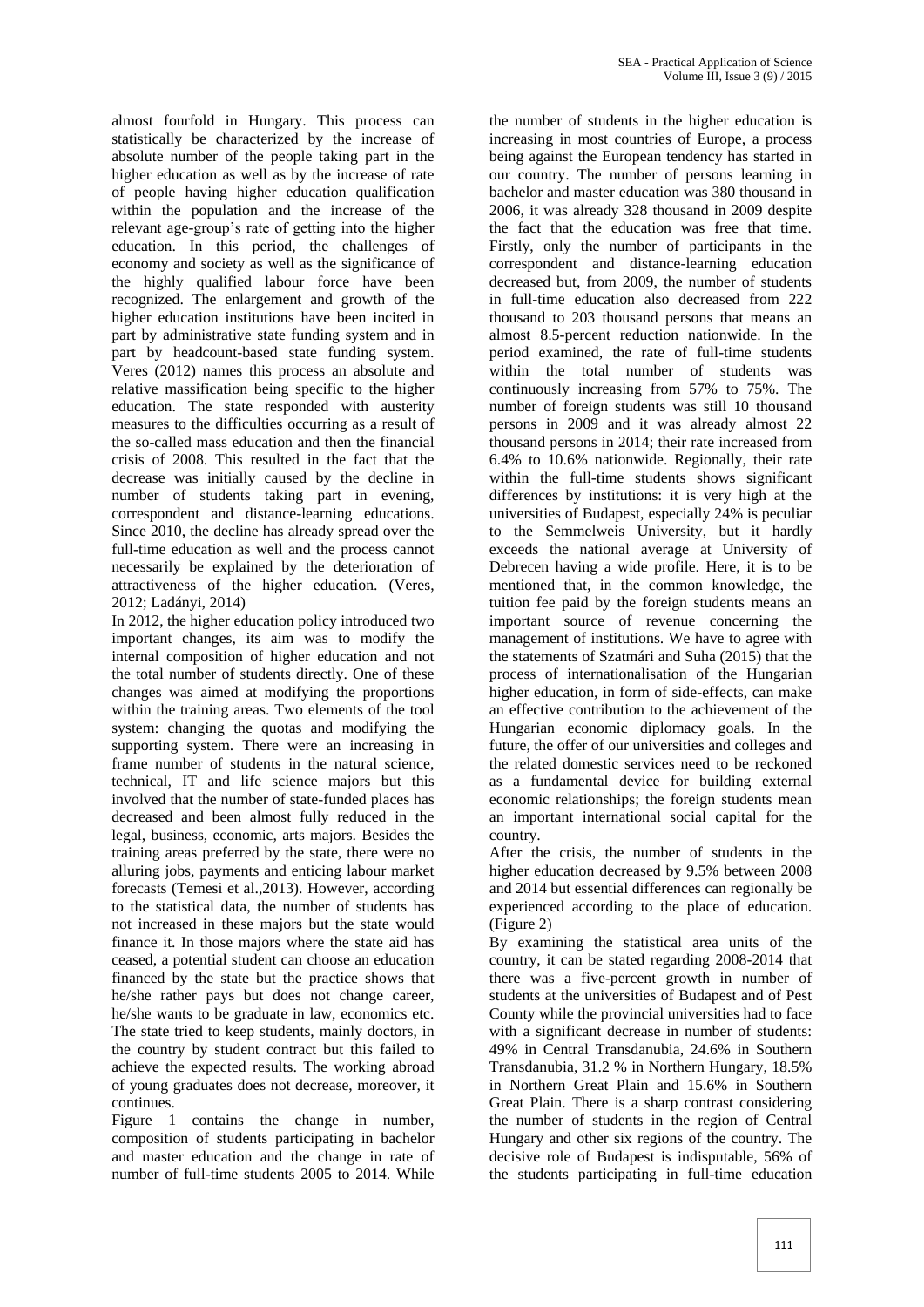learned in the institutions of Central Hungary in 2014. The regions increasingly recognize that the education is an important element of the selfdevelopment. The so-called "regional university" organizes the local or sub-regional initiatives, plays an integrating role and adjusts to the demands of the local-regional economy and the society.(Khademi-Vidra, 2014) Can Southern Hungary be imagined without the university of Pécs or Szeged, Eastern Hungary without the university, college of Debrecen or Nyíregyháza? These are such values for the society and the nation which can occasionally be reached only during a purposeful and coordinated work of centuries, decades. The higher education should not be handled as a funding issue.

## **4. Expenditure spent on the higher education**

The GDP proportionate budgetary expenditures measure the change of state "investments" invested in the human capital i.e. how much a country spends on financing the higher education in comparison with the country's economic opportunities.

The GDP proportionate budgetary expenditures measure the change of state "investments" invested in the human capital i.e. how much a country spends on financing the higher education in comparison with the country's economic opportunities.

The budgetary expenditures spent on the higher education in percentage of GDP had been about 0.7% between 2005 and 2007 then it continuously decreased and was already 0.43% in 2013 which is far below the 1.3-percent average of the European countries and the 1.6-percent average of the OECD countries. According to the data of Figure 3, it can be seen that the budgetary contribution of higher education had significantly regressed in 2009 after the crisis then it reached the level before crisis (HUF 189.2 billion) by 2011. In 2012, the budgetary contribution of state decreased to HUF 157.5 billion in 2012 and to HUF 125.5 billion in 2013, which is equal to an almost 22-percent as well as 20-percent reduction. The large-scale and fast withdrawal of state resources from the higher education leads to the so-called "self-sustaining higher education". After several years, amount of the budgetary contribution was HUF 136.7 million in 2014; this means an almost 9-percent increase compared to the previous year which, based on statistical data, can start a favourable process in the sector.

The decrease in number of students is due to, in one respect, demographic reasons, on the other hand, the substantial reduction of funding. We can see on Figure 4 that the decrease of state sources exceeds the decrease in number of students of higher education in the years of 2011 and 2012 thus the amount of state contribution per student has

also decreased significantly. Generally speaking, there is a very positive coherence between the measure of GDP per capita and expenditure per student which can be said for most of the developed countries as well even if greater or lesser differences can be observed. However, this is in contradiction with the tendency existing within area of funding of the higher education.

## **5. Conclusions**

Today, nobody has to be convinced of the importance of lifelong learning. Despite the results of recent decades, the higher education of Hungary lags behind the EU member states in several areas and the pace of catch-up is inappropriate.

Based on statistical data, it can be stated that in those countries where the rate of graduates among 30-34-year-olds reaches the objectives of the EU, the number of students in the higher education has continuously grown in most countries as well. In Hungary, after the growth in number of students existing for years, there was a significant decline in 2010. The cause of the decline is owing to, in one respect, the state measures, on the other hand, the demographic changes. The reduction of state budgetary sources in the funding of higher education or the total withdrawal in some areas has forced the higher educational institutions into rethinking the structure of management and education.

In order to retain the sustainability and competitiveness, the state and the institutions should make efforts to harmonise their sources and expenditures and to ensure a predictable, stable financial environment for the sector and its stakeholders. Furthermore, the universities should send forth such a trained professional cadre into the labour market which is demanded by the economy i.e. a great emphasis should be placed on the consonance of the higher education and the labour market in the changing market environment as well.

Change and stability, innovation and tradition, value system and creativity are parts and also drivers of the sustainability and competitiveness. The appropriate language, communication, operation of information channels and the feedback are required between the stakeholders.

# **Reference list**

- [1] Bessenyei, M. (2013): *Sustainability examination of the higher education*. Civil Review. October 2013, Vol. 9, No. 3-6.
- [2] Brown. R. L. (1991): *The situation of the world. Report of Worldwatch Institute of Washington about the processes leading to a sustainable society*. Earth Day Foundation, Budapest.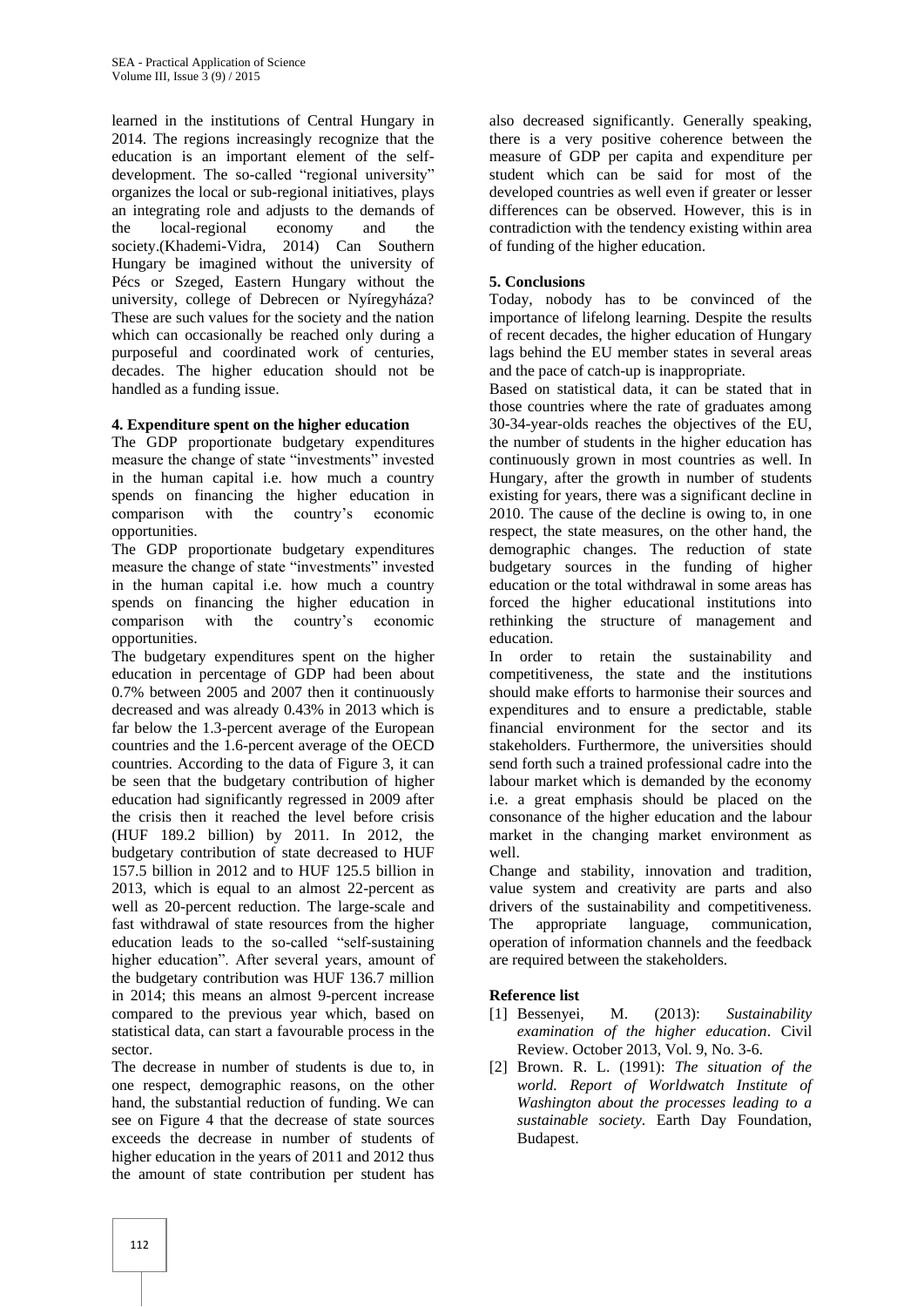- [3] Khademi-Vidra, A., Illés, P. (2014): *Higher education in light of the regionalism*. Geographical Announcements 2014. 138. 3.
- [4] Korencsi, A. (2014): *Competitiveness and paradigm shift.* Civil Review. October 2014, Vol. 10, No. 3-6.
- [5] Ladányi, A. (2014): *Situation report about the European higher education*. Statistical Review, Vol. 92, No. 6.
- [6] Szatmári, P., Suha, Gy. (2015): *Higher education opportunities in the strategy of the Hungarian economic diplomacy.* Civil Review. June 2015, Vol. 11, No. 1-3. pp. 265-273.
- [7] Temesi, J., Hrubos, I., Berács, J. (2013): *The Hungarian higher education 2012. Strategic situation assessment.* Corvinus University of Budapest.
- [8] Török, Á. (2006): *Competitiveness of the European higher education and the Lisbon objectives. How we can believe in the international university ranking lists*? Economic Review. April 2006, p. 310-329.
- [9] Veres, P. (2012): *Clarity of the cost-benefit principle in the funding of the domestic higher education.* Civil Review. June 2012, Vol. 8, No. 1-3.

I1. Eurostat (2014):

[http://ec.europa.eu/eurostat/web/europe-2020](http://ec.europa.eu/eurostat/web/europe-2020-indicators) [indicators](http://ec.europa.eu/eurostat/web/europe-2020-indicators)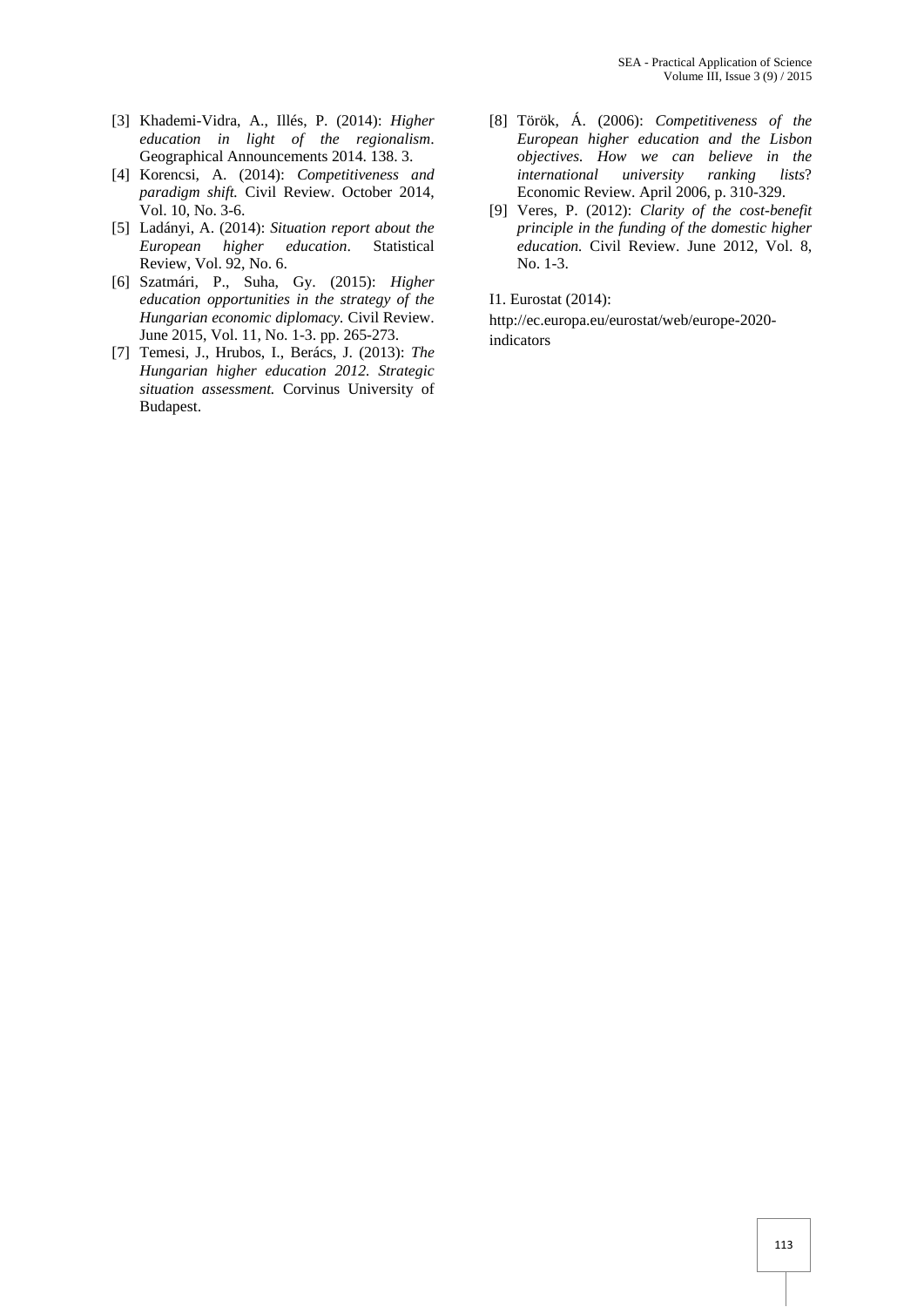#### **Appendices**

#### Table 1.

| Students in the higher education (2000–) |          |             | thousand head |            |            |
|------------------------------------------|----------|-------------|---------------|------------|------------|
| <b>Countries</b>                         | 2000     | 2010        | 2011          | 2012       | 2013       |
| Belgium                                  | 355,7    | 445,3       | 462,4         | 477,7      | 488,5      |
| Cyprus                                   | 10,4     | 32,2        | 32,1          | 31,8       | 32,0       |
| Denmark                                  | 189,2    | 240,5       | 258,9         | 275,0      | 291,4      |
| Estonia                                  | 53,6     | 69,0        | 69,1          | 67,6       | 64,8       |
| Finland                                  | 270,2    | 303,6       | 308,3         | 308,9      | 309,0      |
| France                                   | 2 015,3  | 2 2 4 5 , 1 | 2 2 5 9,4     | 2 2 9 6, 3 | 2 3 3 8, 1 |
| The Netherlands                          | 487,6    | 650,9       | 780,0         | 793,7      | 674,8      |
| Ireland                                  | 160,6    | 194,0       | 196,3         | 192,6      | 199,4      |
| Poland                                   | 1579,6   | 2 148,7     | 2 080,3       | 2 007,2    | 1 902,7    |
| Latvia                                   | 91,2     | 112,6       | 103,9         | 97,0       | 94,5       |
| Lithuania                                | 121,9    | 201,4       | 187,1         | 175,1      | 159,7      |
| Luxembourg                               | 2,4      | ٠.          | 5,4           | 6,1        | 6,6        |
| Spain                                    | 1 829,0  | 1879,0      | 1950,5        | 1965,8     | 1969,4     |
| Sweden                                   | 346,9    | 455,0       | 463,5         | 453,3      | 436,6      |
| <b>European Union-28</b>                 | 17 883,5 | 19 991,1    | 20 283,3      | 20 245,9   | $\cdot$    |

Source: made by author, based on the information provided by the National Statistic Institute, available online at[: https://www.ksh.hu/docs/hun/xstadat/xstadat\\_eves/i\\_int019.html](https://www.ksh.hu/docs/hun/xstadat/xstadat_eves/i_int019.html)



*Figure 1: Number of bachelor and master students and the rate of full-time students* Source: made by author, based on the information provided by the National Statistic Institute, available online at[: https://www.ksh.hu/docs/hun/xstadat/xstadat\\_eves/i\\_zoi008.html](https://www.ksh.hu/docs/hun/xstadat/xstadat_eves/i_zoi008.html)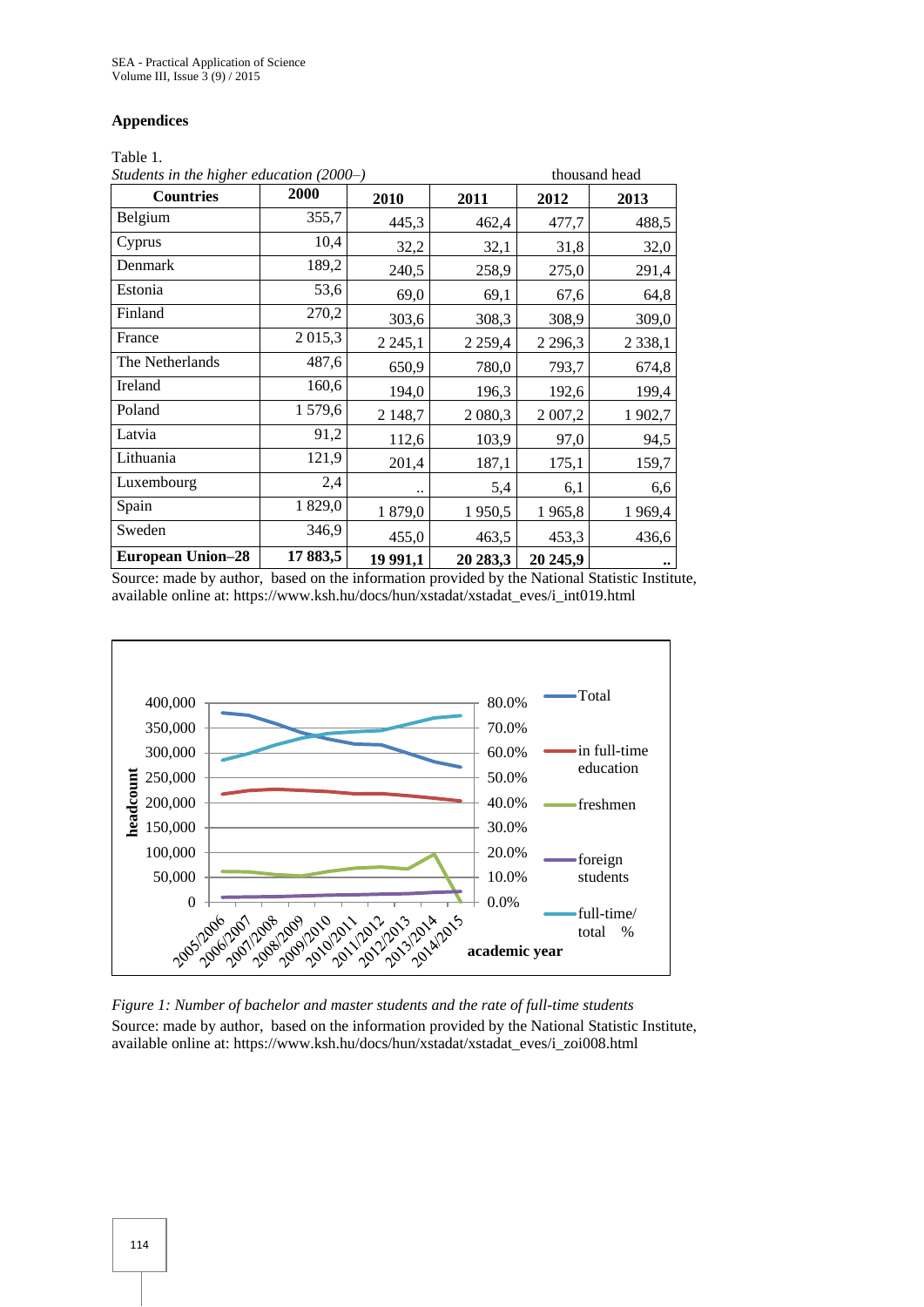

*Figure 2: Number of full-time students by regions* 

Source: made by author, based on the information provided by the National Statistic Institute, available online at[: https://www.ksh.hu/docs/hun/xstadat/xstadat\\_eves/i\\_zoi013.html](https://www.ksh.hu/docs/hun/xstadat/xstadat_eves/i_zoi013.html)





Source: made by author, based on the information provided by the National Statistic Institute, available online at:

[https://www.ksh.hu/docs/hun/xstadat/xstadat\\_eves/i\\_qpt015.html](https://www.ksh.hu/docs/hun/xstadat/xstadat_eves/i_qpt015.html)

<https://sites.google.com/site/felsooktatastenytar/koltsegvetes/tamogatas-vs-gdp>

<https://sites.google.com/site/felsooktatastenytar/koltsegvetes/koltsegvetes-idosorosan>